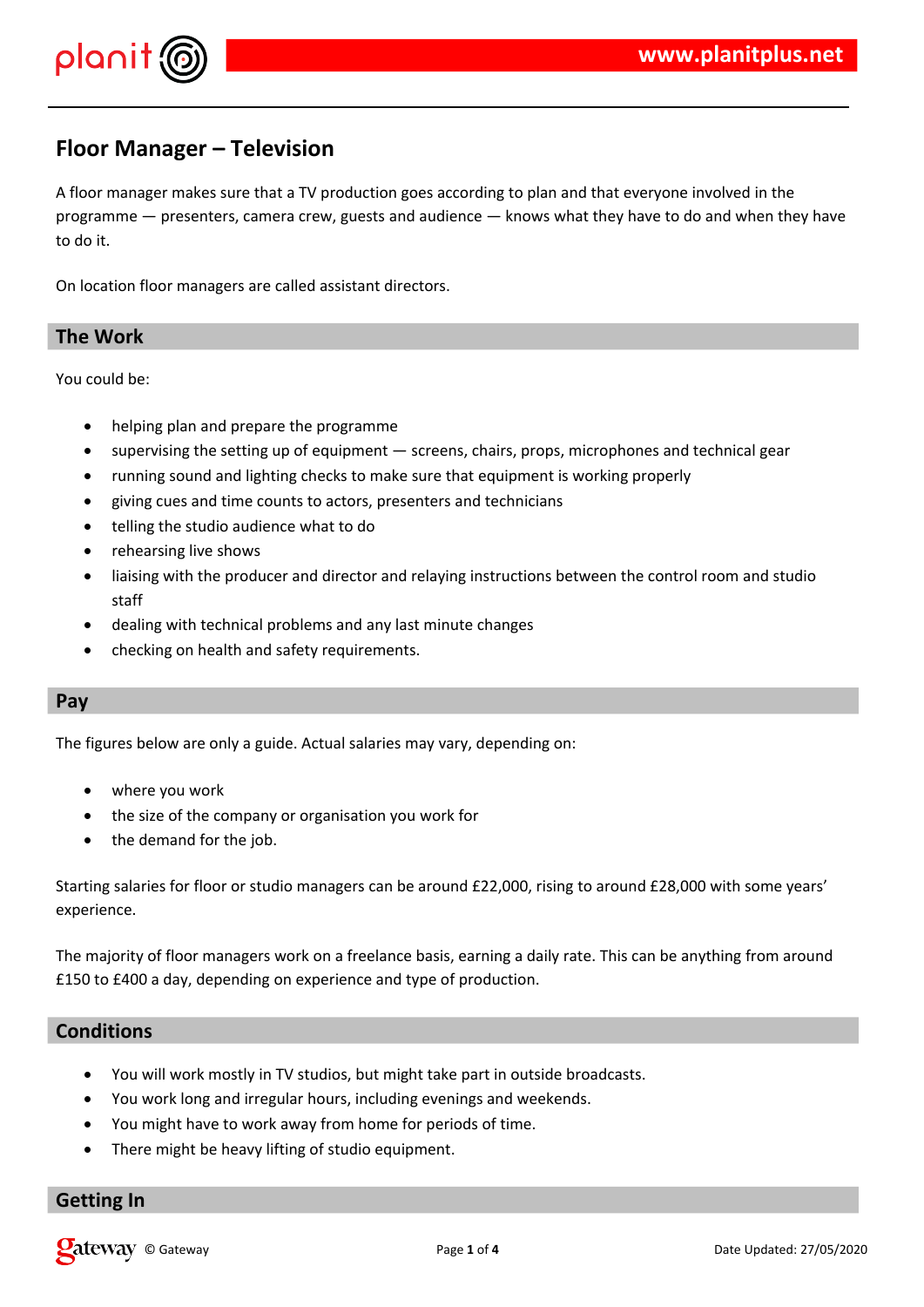4#5 6 ), ! "!  $\frac{1}{2}$  and  $\frac{1}{2}$  and  $\frac{1}{2}$  and  $\frac{1}{2}$  and  $\frac{1}{2}$  and  $\frac{1}{2}$  and  $\frac{1}{2}$  and  $\frac{1}{2}$  and  $\frac{1}{2}$  and  $\frac{1}{2}$  and  $\frac{1}{2}$  and  $\frac{1}{2}$  and  $\frac{1}{2}$  and  $\frac{1}{2}$  and  $\frac{1}{2}$  and  $\frac{1}{2}$  a 7" "8&  $\mathbf{I}$  $7 - ,$  ) " 8 & 9  $\#$  " &  $\frac{1}{2}$  $\frac{1}{2}$   $\frac{1}{2}$   $\frac{1}{2}$   $\frac{1}{2}$   $\frac{1}{2}$   $\frac{1}{2}$   $\frac{1}{2}$   $\frac{1}{2}$   $\frac{1}{2}$   $\frac{1}{2}$  $\left($  $\mathbf{0}=\mathbf{0}$  $\alpha$  $=$   $)^{n}$  ! "<br>" $\#$ " "!! " )&  $\frac{9}{20}$  $>$   $\frac{1}{2}$   $\frac{1}{2}$   $\frac{1}{2}$  8

 $\begin{array}{c} \hline \end{array}$  $\overline{(\ }$  $\mathbf{u} = \mathbf{u}$  $\mathbb{R}^n$  .  $\,$   $\,$   $\,$  $\mathbb{R}^n \times \mathbb{R}^n$  $\begin{array}{c} \hline \end{array}$  $\mathbf{u}_{\mathrm{max}}$  $\sim 0.01$  $\mathbf{I}^{\mathbf{u}+\mathbf{u}}\mathbf{I}^{\mathbf{u}+\mathbf{u}}$ )  $"# " " " " " " " " " " " " " " " " "$  $\begin{array}{ccc} & & & & 1 \\ (2) & & & & 1 \\ (3) & & & & 1 \\ (4) & & & & 1 \\ (5) & & & & 1 \\ (6) & & & & 1 \\ (7) & & & & 1 \\ (8) & & & & 1 \\ (9) & & & & 1 \\ (10) & & & & 1 \\ (11) & & & & 1 \\ (12) & & & & 1 \\ (13) & & & & 1 \\ (14) & & & & 1 \\ (15) & & & & 1 \\ (16) & & & & 1 \\ (17) & & & & 1 \\ (18) & & & & 1 \\ (19) & & & & 1 \\ (19) & & & & 1 \\ (11) &$  $\mathbf{I}^{\text{max}}$  $#$  $\overline{(\ }$  $\mathbf{u} = \mathbf{u}$  $\mathbf{1} \mathbf{1} \qquad \qquad \mathbf{1} \qquad \qquad \mathbf{1} \mathbf{1} \qquad \mathbf{1} \qquad \qquad \mathbf{1} \qquad \qquad \mathbf{1} \qquad \qquad \mathbf{1} \qquad \mathbf{1} \qquad \mathbf{1} \qquad \mathbf{1} \qquad \mathbf{1} \qquad \qquad \mathbf{1} \qquad \mathbf{1} \qquad \mathbf{1} \qquad \mathbf{1} \qquad \mathbf{1} \qquad \mathbf{1} \qquad \mathbf{1} \qquad \mathbf{1} \qquad \mathbf{1} \qquad \mathbf{1} \qquad \$  $\sum_{n=1}^{\infty}$  $\begin{array}{cccc} \# & & \\ & \ast & \mathbb{I} & \\ & & \end{array}$  $\sum_{n=1}^{\infty}$  $\mathcal{R}_{\mathcal{L}}$ 

 $\blacksquare$  $($   $\frac{1}{2}$   $\frac{1}{2}$   $\frac{1}{2}$   $\frac{1}{2}$   $\frac{1}{2}$   $\frac{1}{2}$   $\frac{1}{2}$   $\frac{1}{2}$   $\frac{1}{2}$   $\frac{1}{2}$   $\frac{1}{2}$   $\frac{1}{2}$   $\frac{1}{2}$   $\frac{1}{2}$   $\frac{1}{2}$   $\frac{1}{2}$   $\frac{1}{2}$   $\frac{1}{2}$   $\frac{1}{2}$   $\frac{1}{2}$   $\frac{1}{2}$   $\frac{1}{2$  $8<sup>8</sup>$ > !!' " #" # ) ! " ! % ! %<br>&  $\begin{array}{c} \mathsf{A} \\ | \end{array}$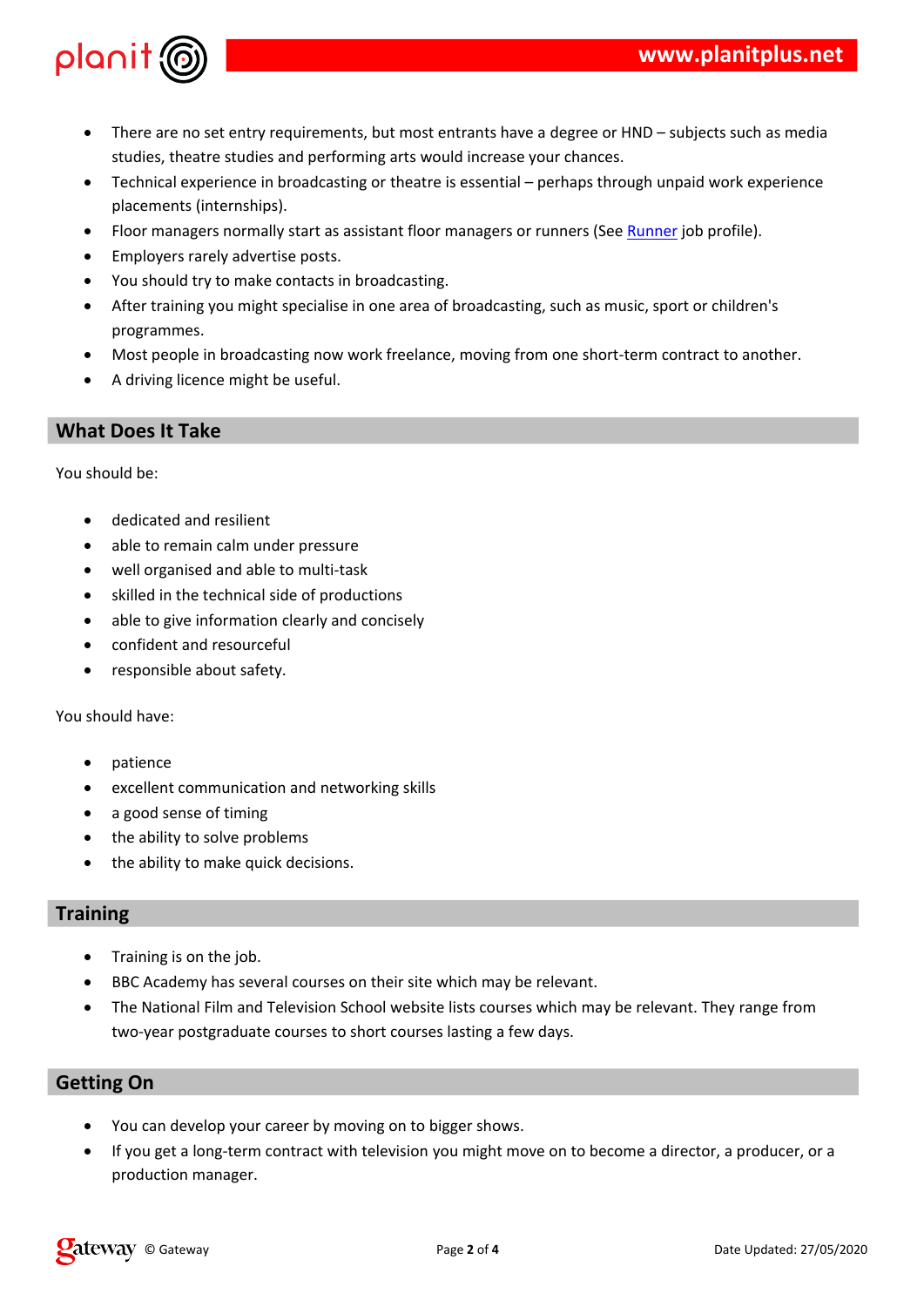# $#$  \$

 $\begin{array}{cccccccccccc} & & & 2/ & & \# & & &) & \frac{\pi}{5} & & 8 & \frac{\pi}{5} & & \frac{\pi}{5} & & \frac{\pi}{5} & & \frac{\pi}{5} & & \frac{\pi}{5} & & \frac{\pi}{5} & & \frac{\pi}{5} & & \frac{\pi}{5} & & \frac{\pi}{5} & & \frac{\pi}{5} & & \frac{\pi}{5} & & \frac{\pi}{5} & & \frac{\pi}{5} & & \frac{\pi}{5} & & \frac{\pi}{5} & & \frac{\pi}{5} & & \frac{\pi}{5} & & \frac{\pi}{5} & & \frac{\pi}{5} & & \frac{\pi}{5} & & \frac{\pi$  $\mathsf{A}$  $\mathbf{u} = \mathbf{u} \cdot \mathbf{u}$  and  $\mathbf{u} = \mathbf{u} \cdot \mathbf{u}$  and  $\mathbf{u} = \mathbf{u} \cdot \mathbf{u}$  $\mathbb{P}^n\left(1,\ldots,n\right) \longrightarrow \mathbb{P}^n$  $? ? @ -!$  $\mathbf{q}=\mathbf{q}^{\mathrm{T}}$  , where % "D#E " " @  $"$  "# " = "  $!$  A &<br>" # 5 " = ; % A " " " " & ( )<br>"! " & "# ! " " # ! " " & ! " !  $\mathbb{R}^n \times \mathbb{R}^n$  .  $2/$  $\overline{\phantom{a}}$  . In , F??@ " "# "? ? @ -!  $\mathbb{F}$   $\mathbb{F}$   $\mathbb{F}$   $\mathbb{F}$   $\mathbb{F}$   $\mathbb{R}$ 

## $\%$

 $8.8$  '% \$<br>
G ) " & ) | 8. ! & !<br>
F ? ? @ !  $9!)$   $8!)$   $8!)$   $8!)$   $1!)$ ( ) \*<br>
, " F # "# &!<br>
G ) " & # "# &!<br>
9 ! ) & ! ) &! " A ; ") 9 "#  $+$  \$, %  $23 H23 E3$ <br>  $; " " F & 8! 8$ <br>  $G) " 8! 8$ <br>  $" F59 - 9"$ <br>  $9!$  ) 8 ! 3 3 - 9"  $\begin{array}{ccc} ,\frac{96}{2} & \frac{1}{3} & + \\ 232 & /E3H \\ G \end{array}$ <br>  $\begin{array}{ccc} 232 & & /E3H \\ F - 5 & & \end{array}$  $9!$  )  $\begin{array}{c} 2 \\ 8 \end{array}$  )  $8!$  "!" , % ,<br>
, " = F ! " & !<br>
G ) " = & ! " & !<br>
" = J - ! - "<br>
9 ! ) = & ! ) & ! J - ! - "